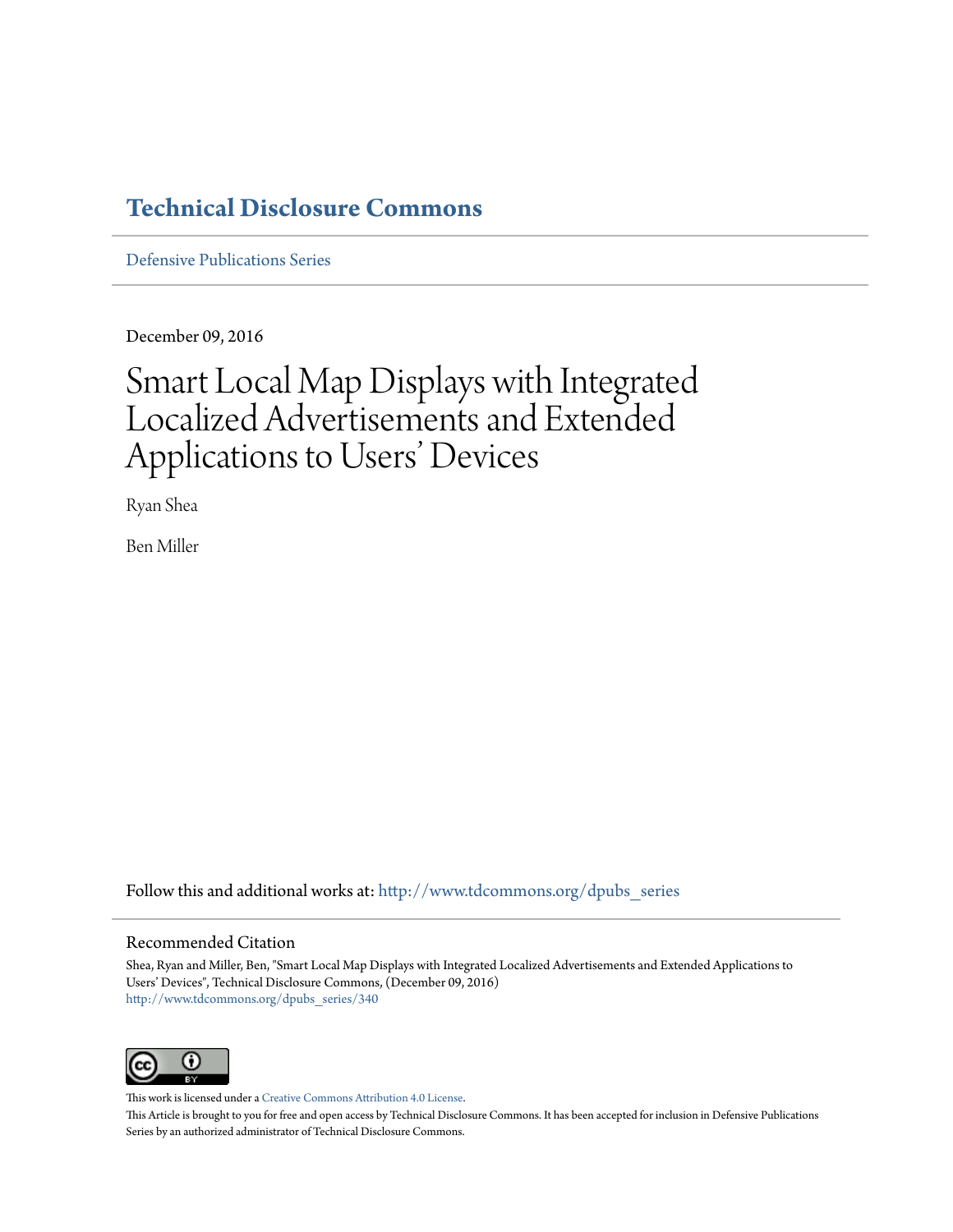### **Smart Local Map Displays with Integrated Localized Advertisements and Extended Applications to Users' Devices**

#### BACKGROUND

When navigating an unfamiliar area such as a foreign city, mall, museum, or transit station, people commonly seek out a local map to find their way around. Local maps attempt to convey important information about the areas in a useful format in order to aid in navigation through the area. However, local maps are often static, outdated, or otherwise unhelpful for a person to successfully navigate a new area. Additionally, advertisements near the local maps may not be particularly relevant to the places in which a person is interested.

#### SUMMARY

An interactive local map display device that integrates localized advertisements is provided which allows a user to view products, places, or events that are in close proximity to the location of the user and for the user to download a local map to a user device. This interactive device enables users to interact with an interactive display screen on the device that displays localized information for the area in which the device is located. The interactive display device has an interface that provides local advertisements that can be displayed on the interactive display screen. In an example implementation, the interactive local map display device can sense user interaction with the device and can change the current display based on the user's interaction. The interactive local map display device may additionally or alternatively include an interface with a client-side mobile application that allows users of the device to download the localized map and directions to their mobile devices.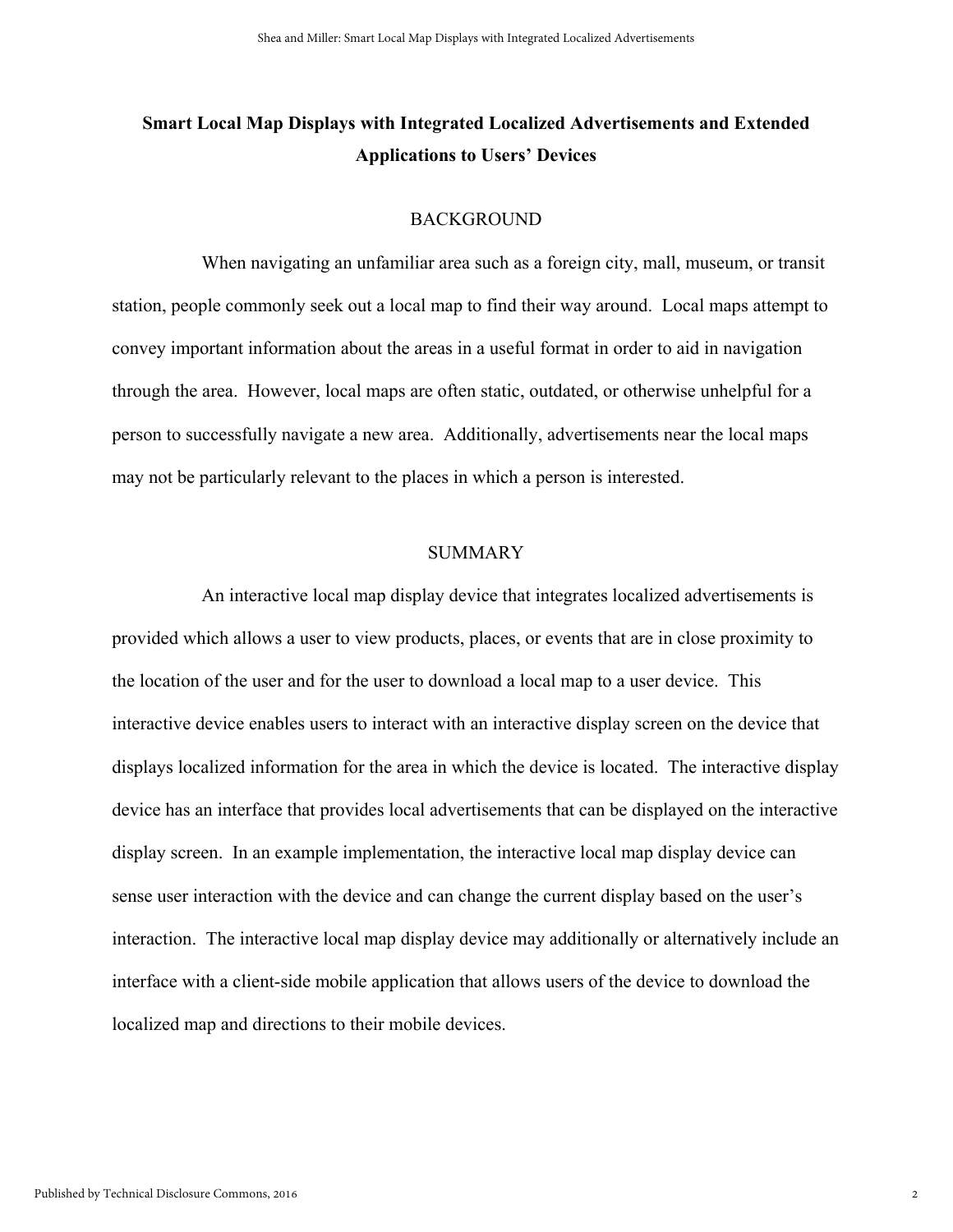#### DESCRIPTION OF DRAWINGS

Figure 1 shows an example interactive device displaying an advertisement for a local place.

Figure 2 shows an example interactive device displaying a map from the user's

location to the local place that was advertised on the example interactive device in Figure 1.

Figure 3 shows an example interactive device connecting with a user's personal device to provide directions from the user's current location to the local place that was advertised to the user in Figure 1.

#### DETAILED DESCRIPTION

An interactive display device with local advertisements and maps provides users with quick and easy access to local area information. An example display device broadcasts advertisements to users in the vicinity of the device much like customary electronic advertising displays.



Figure 1 shows an example interactive device displaying an advertisement for a local place. In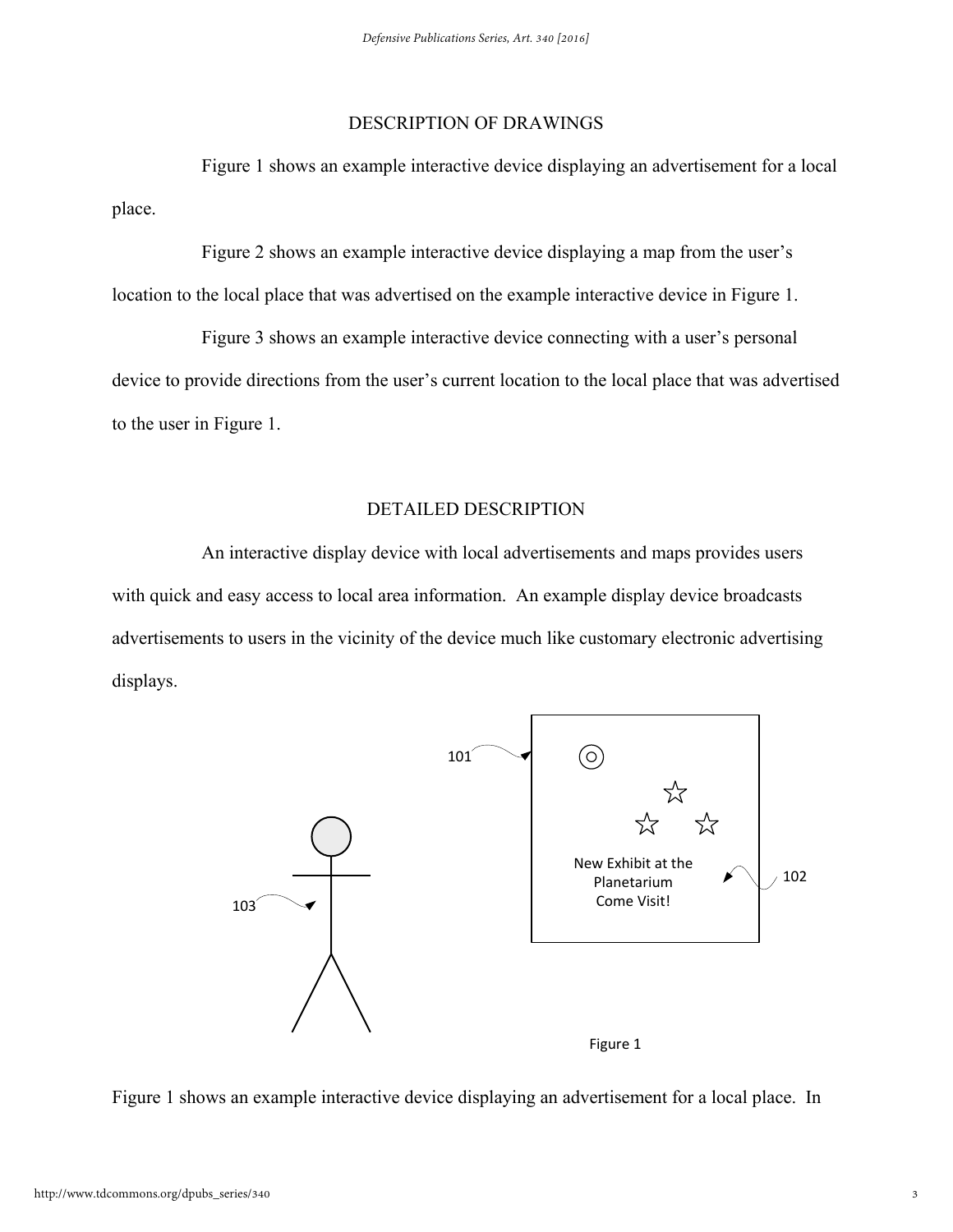this example, the interactive device (101) displays an advertisement for a new exhibit at a planetarium (102) to a user (103). Advertisements may include static images for a single advertisement or multiple advertisements, video images, or other interactive advertisement images. Additionally or alternatively, instead of traditional advertisements for products, places, or events, specialized locations such as museums or art galleries may show certain displays or pieces that are located within the location in close proximity to the example device.

When a user interacts with an example interactive display device, the image on display can change from an advertisement to an interactive local map. In order for the display to change, a user may interact with the display through an interface or triggered by an event such as the advertisement being presented for a given amount of time.

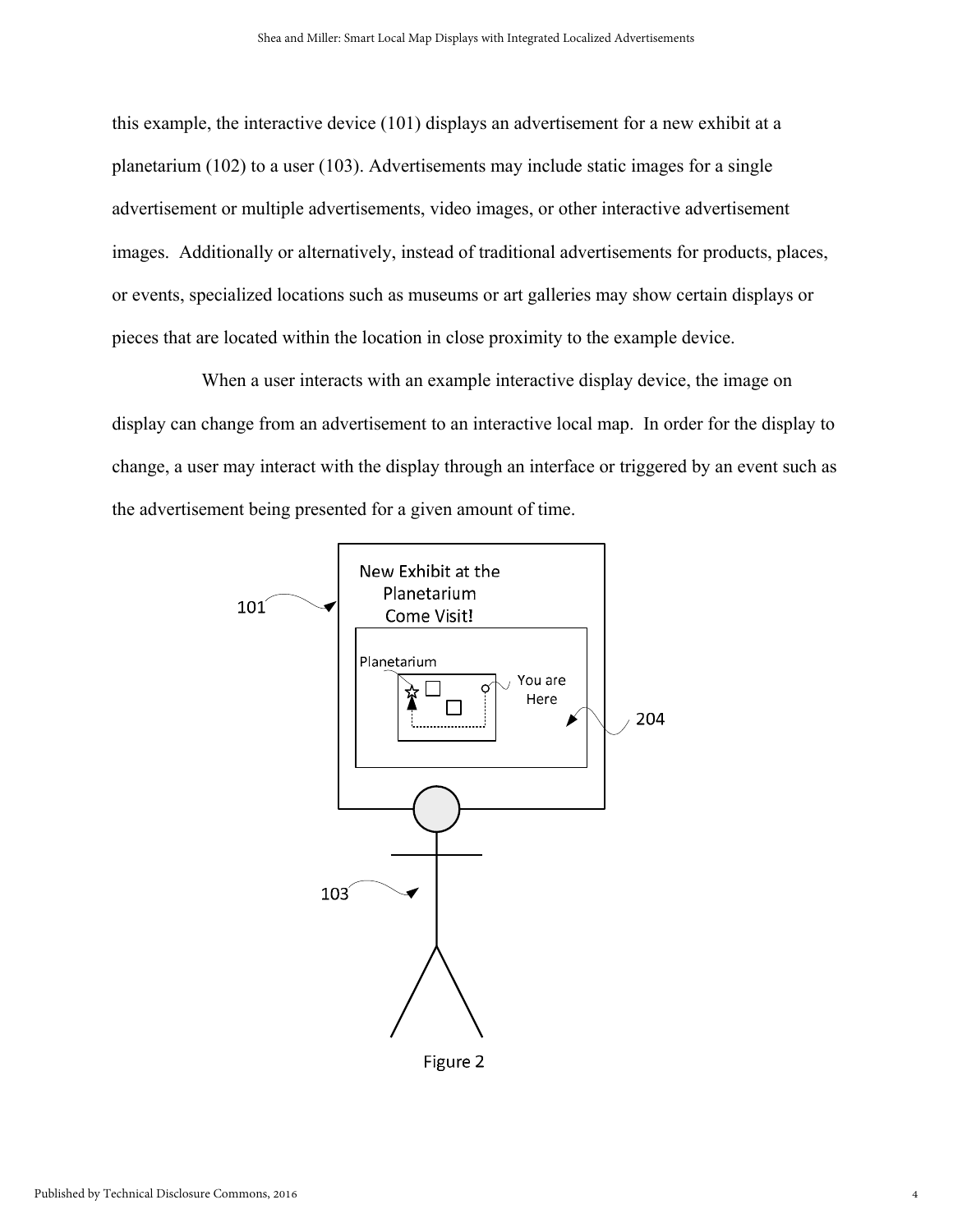Figure 2 shows an example interactive device displaying a map (204) from the user's location to the planetarium that was advertised on the example interactive device in Figure 1. Figure 2 further shows a user in close proximity to the example interactive device. A user can interact with the displayed map similarly to how a user can interact with maps on his or her smart phone or other computing device. The user can scroll the display, enter information, or use a touch display to navigate to a specific area on the map. The user can then explore this specific area. The interactive display device allows users to get directions to areas of interest such as specific stores, places or attractions, or addresses. An interactive display device can have a search that allows users to search local information stored by the device with generic queries such as "what restaurants are nearby?" to view a listing of nearby places to eat.

An example interactive display device can also show users directions to products, places, or events that have been advertised on the device. For example, if the example interactive display device shows an advertisement for a pizza chain advertising their lunch special, when a user interacts with the display on the device, the interactive display device switches to a local map to show the user where the local store for the pizza chain is located relative to the user's present location (e.g., at the device). This type of advertisement gives people a clear destination to go and purchase an advertised product.

An example interactive display device can have additional features built into the device that is not available on a static or limited interactive map device. An example device may have multi-language support to help visitors that speak various languages with their navigation. These example devices may be able to be updated remotely so that advertisements and content being displayed can be current and relevant to the needs of users at the time the user is interacting with the device. In addition to including information about local attractions,

5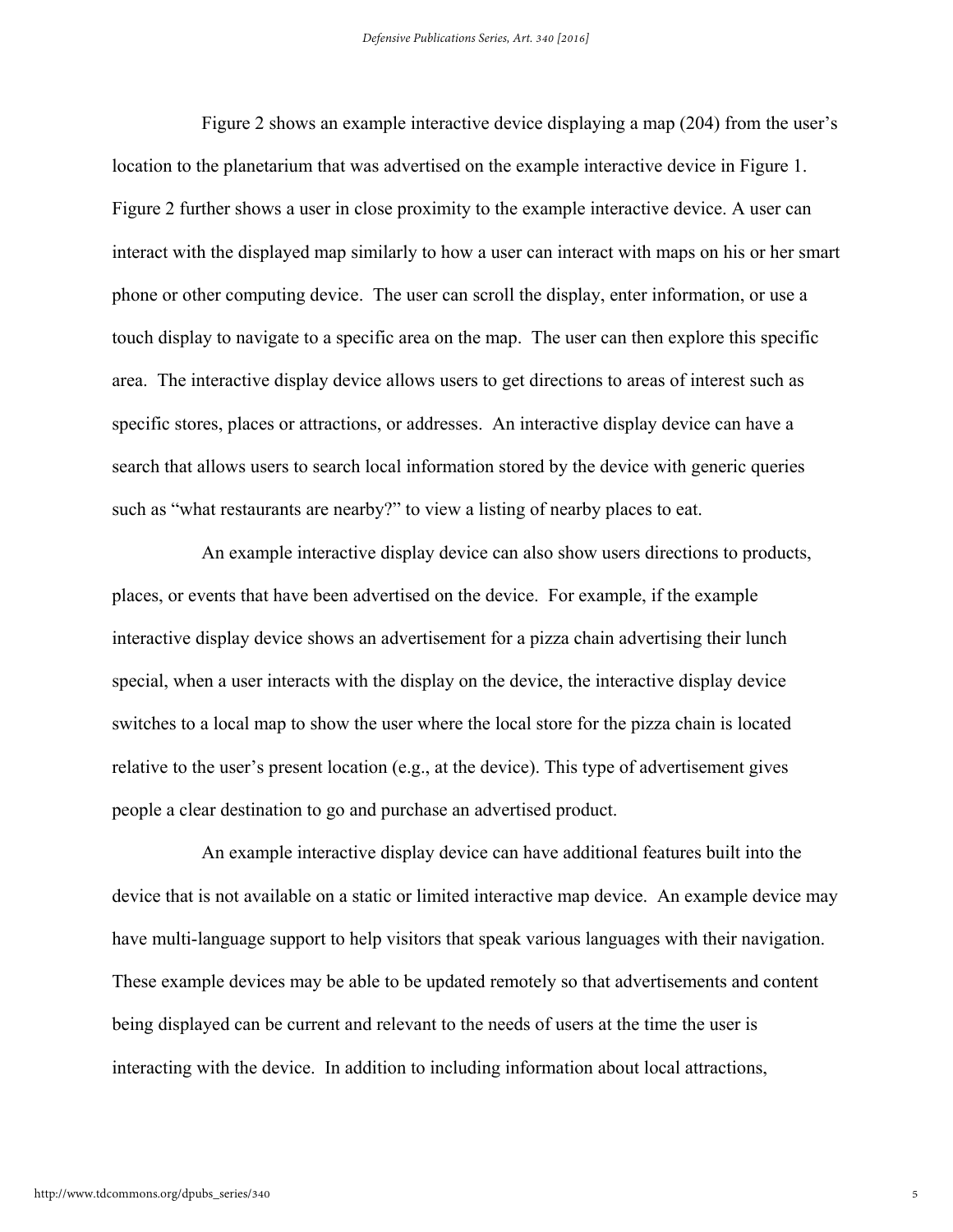restaurants, events, and venues, an example display device may include wait times at venues or additional information about the places. For example, a user may interact with an advertisement for a restaurant on an interactive display device. The example interactive display device can then display a map to the restaurant as well as the current wait time to be seated and the daily specials.

The example interactive display device can be augmented with other features or applications to meet the needs of users in the local area. For example, an example interactive display device outside of an airport may be augmented with an application for ride sharing. An example interactive display device near a stadium may be augmented with a phone to call a taxi cab or WiFi to enable users exiting the stadium to use their own devices.

In the example, the interactive display device provides directions for walking, driving, or using public transportation in the local area. An example interactive display device can connect to a user's device, such as a smart phone, so that the user can receive the map or directions to a personal device so that the directions or map can be used offline or away from the interactive device.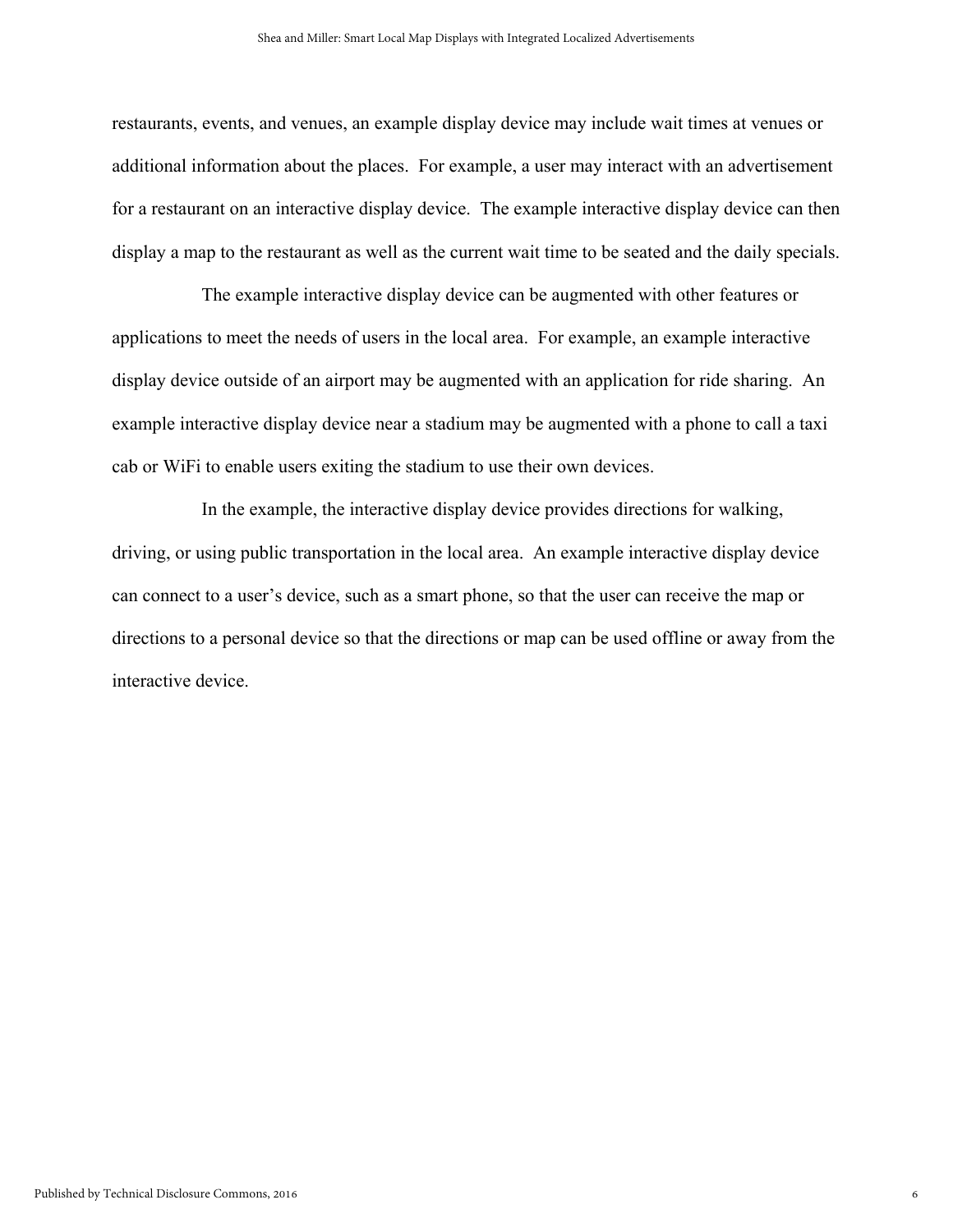

Figure 3

Figure 3 shows an example interactive device connecting with a user's personal device to provide directions from the user's current location to the planetarium that was advertised to the user in Figure 1. A user can receive maps and other information from the example interactive display device (101) so that the information can be displayed on the user's device (305). The example interactive display device can connect to a user's device by near-field communication, Wi-Fi, Internet, QR code, Bluetooth, an application downloaded to the user's device, or some other communication mechanism between two devices. In some implementations, the connection between the devices can occur in response to launching a native application on the user's mobile device, which then connects with the interactive display device to download the information provided on screen.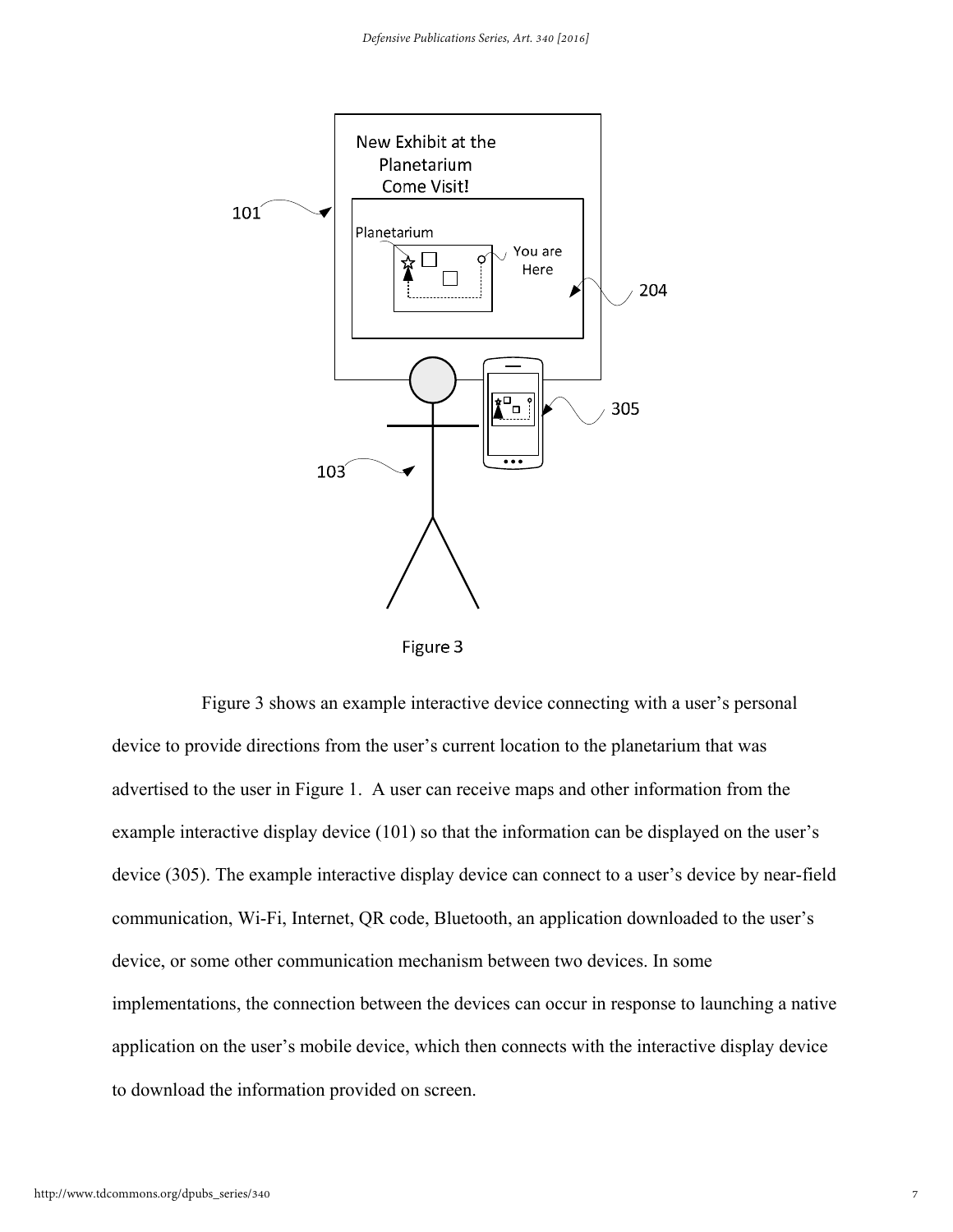An example of user interaction with an example interactive display device may be that a man is at a mall shopping for his wife. He sees an advertisement for a new perfume on an example interactive display device. He approaches the device and the device switches to a localized map of the mall, highlighting three stores in the directory that carry the advertised perfume. The man may pick the closest store and the map shows walking directions to the store. The map sends the directions to the chosen store as well as information about the other two stores that carry the product to the man's mobile device. The man can then successfully navigate to the store and buy the perfume for his wife.

In another example of user interaction with an example interactive display device, a woman traveling through India may get off a bus in New Delhi. She approaches an example interactive display device showing an advertisement for a local curry place. Sensing that the woman is looking at the advertisement (e.g., based on the woman being located within a specified distance of the display device for a threshold amount of time), the interactive display device switches from advertising mode to map mode and shows the woman on a local map where the curry place is located. The woman may not speak or read Hindi, so she can switch the device to English mode in order to understand the nearby attractions and directions. In some embodiments, instead of manually switching the example device to a certain language, the example device can synchronize with a user's device to obtain the correct language to display advertisements and local information.

In another example, a businesswoman may arrive in a foreign city. If the woman is on a train from the airport, she may not know exactly at which stop she should disembark the train. While on the train, the woman may see an example device displaying an advertisement for a local cultural festival. When the woman touches the display of the interactive display device,

8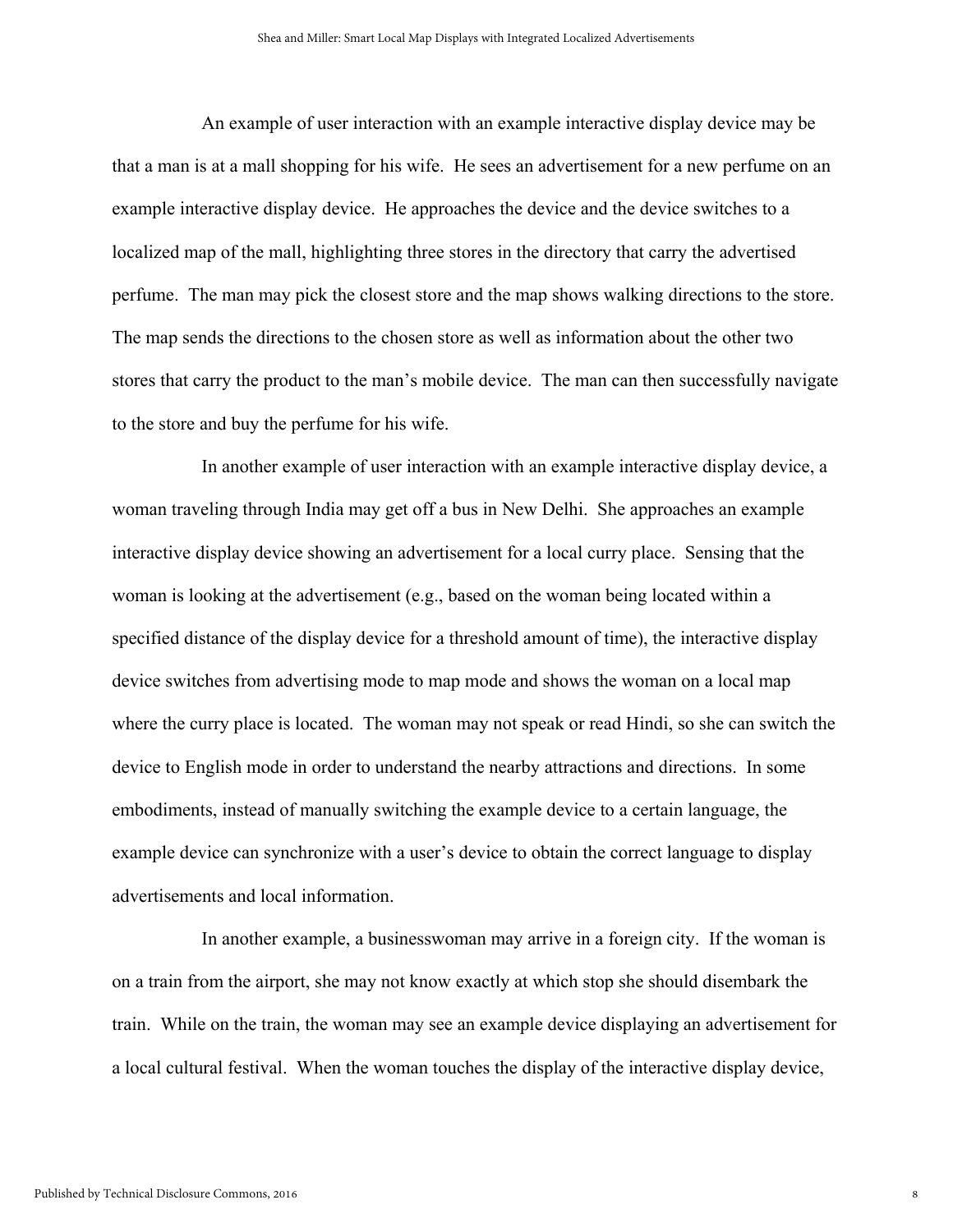the device may switch to map mode and show which stop she should get off the train to go to the cultural festival. The device can also provide more information about the cultural festival. The woman may be able to extend the device to contain two localized maps, one of the city and one of the rail system so that she can find directions from the train station to the cultural festival. The woman can then download these directions onto her device.

In another example, a man in a local downtown area may be looking to grab a quick lunch. The man may see an example interactive display device on the side of a nearby bus terminal. He may approach the interactive display device as it is displays an advertisement for a new fall jacket. The interactive display device recognizes a user is present as the man approaches and the display device switches the display to a map of stores carrying the jacket. However, the user may not be interested in the jacket and instead search the device for pizza using the local map search functionality of the interactive display device. The interactive display device may then provide a list of nearby pizza places on the map. Pizza places that pay for advertisements on the interactive display device may be displayed with priority at the top of the list or displayed with some other designation as paid advertisement. The man then selects one of the pizza places, downloads the directions to his device, and goes to get lunch.

In another example, a family visiting a museum may see interact with an example interactive display device in a room of the museum that provides information about the contents of rooms in close proximity to the device or an advertisement for the gift show. The example interactive display device switches from advertising to map mode when the family interacts with the interactive display device. As the family clicks on various rooms in the museum, the family is presented with detailed information about the museum contents of each room. The more detailed information could include information such as where a T-Rex fossil is located and may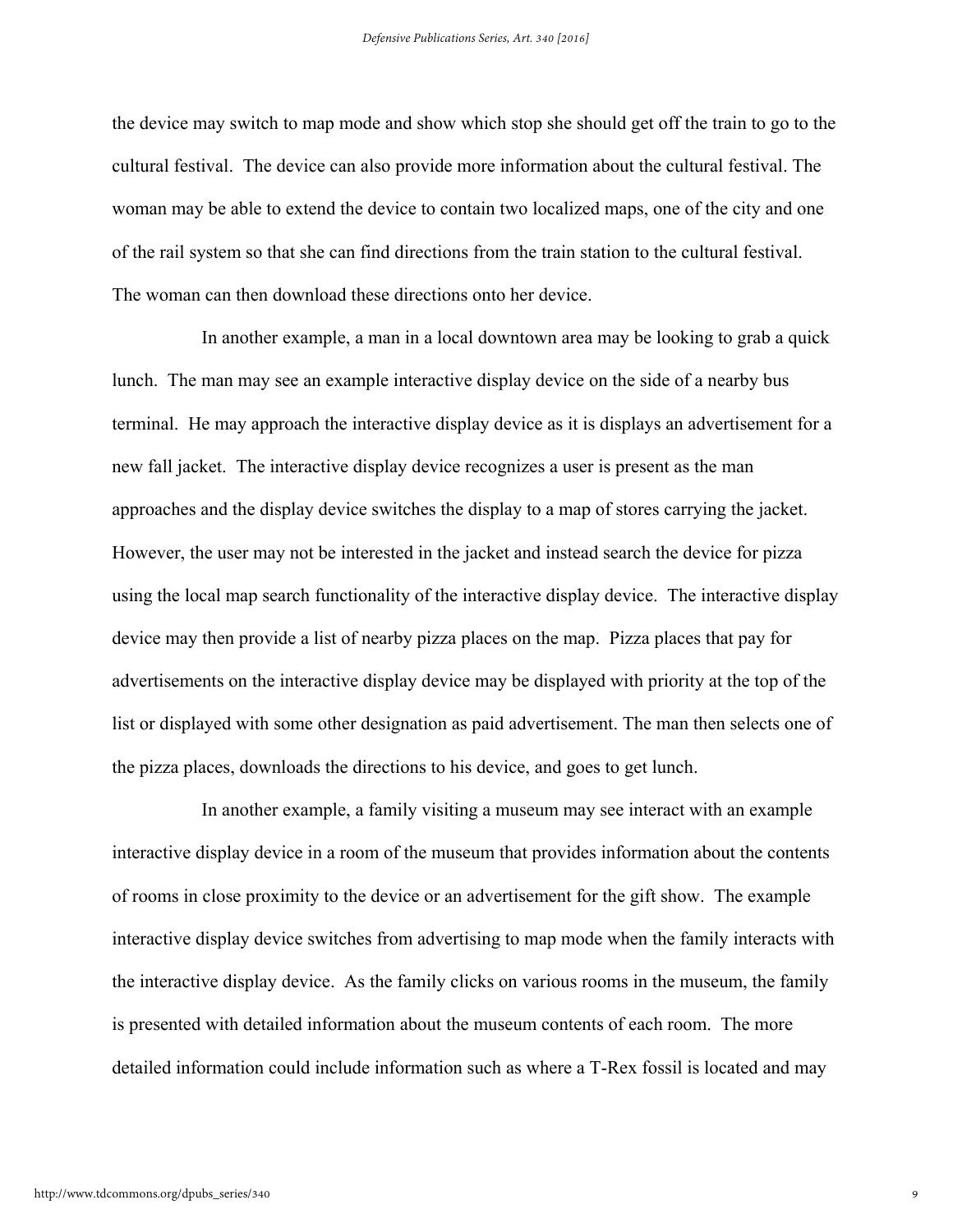even include an overall searchable database of displays for the museum. The family can download the map of the example display device or access the map through a plug-in from an application dedicated to the museum so that they can navigate the museum more easily.